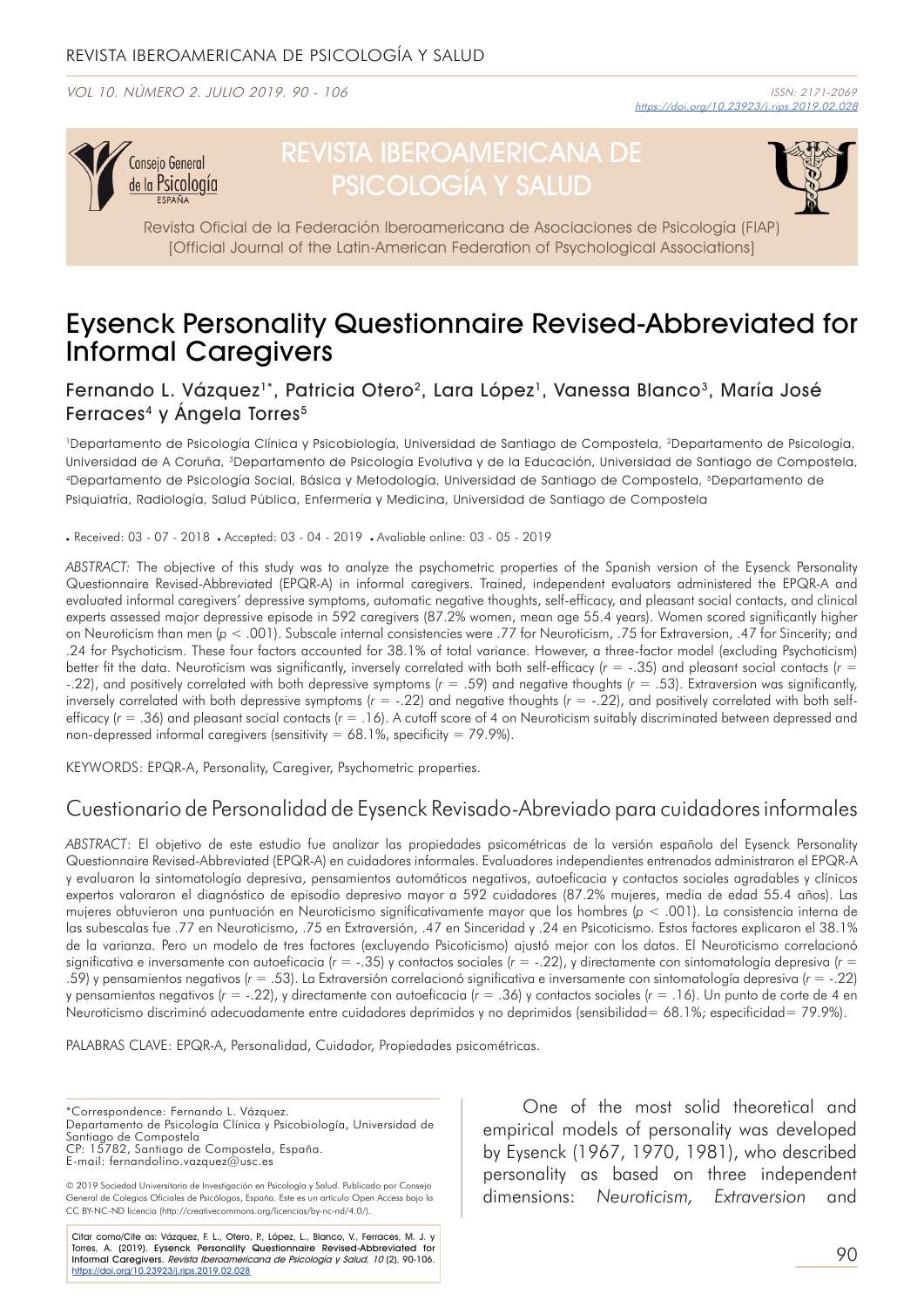*Psychoticism*. The neuroticism / stability dimension refers to how easily and frequently a person becomes upset and anguished. Those who score high on this dimension tend to be anxious, depressed, tense, feel guilty; those who score low tend to be stable and emotionally balanced. The extraversion / introversion dimension refers to tendencies toward sociability, vivacity, activity, and dominance. Extraverted individuals are characterized as sociable, communicative, uninhibited, active, talkative and dominant; in contrast, introverted individuals are passive, quiet, reserved and reflective. The psychoticism / superego dimension implies a tendency towards psychological detachment from and a lack of concern for others. Those who score high are characterized as hostile, aggressive, impulsive, manipulative, suspicious, egocentric, cold and impersonal; those who score low tend to be altruistic, empathetic, solicitous, cooperative and warm.

The evaluation tools derived from this theoretical model are the 90-item Eysenck Personality Questionnaire (Eysenck & Eysenck, 1975) and, later, the 100-item Revised Eysenck Personality Questionnaire (EPQR) (Eysenck, Eysenck, & Barret, 1985). However, the practical disadvantages of these questionnaires' lengths for research and clinical practice have led to the development of shorter forms: the 48-item Short Form of the Revised Eysenck Personality Questionnaire (EPQR-S, Eysenck et al., 1985) and the 24-item Eysenck Personality Questionnaire Revised-Abbreviated (EPQR-A; Francis, Brown, & Philipchalk, 1992). The EPQR-A was validated in a sample of 685 university students in England, Canada and Australia. The Neuroticism, Extraversion and Sincerity subscales showed adequate psychometric properties, with satisfactory internal consistency indices ( $\alpha$  = .70–.77,  $\alpha$  = .74–.84, and  $\alpha$  = .59–.65, respectively) and high correlations with the analogous long version (EPQR) subscales. However, the Psychoticism subscale had a lower internal consistency index ( $\alpha = .33-.52$ ) and low correlation coefficient with its EQPR analogue.

Versions have been translated into Hebrew (Katz & Francis, 2000), French (Lewis, Francis, Shevlin, & Forrest, 2002) and Spanish (Sandín, Valiente, Chorot, Olmedo, & Santed, 2002).

Specifically, the factor structure of the Spanish version of the EPQR-A (Sandín, Valiente, Chorot et al., 2002) examined in a sample of 263 university students showed a four-factor structure (Extraversion, Neuroticism, Psychoticism and Sincerity). However, its psychometric properties had some limitations. Extraversion, Neuroticism and Sincerity all had adequate internal consistency  $(\alpha = .74, \alpha = .78, \text{ and } \alpha = .54, \text{ respectively})$ and factorial validity, but Psychoticism had low internal consistency ( $\alpha = .63$ ) and questionable factorial validity (Sandín, Valiente, Olmedo, Chorot, & Santed, 2002).

To date, the EPQR-A has been validated mainly in student samples (e.g, Katz & Francis 2000; Lewis et al., 2002; Sandín, Valiente, Chorot et al., 2002; Shevlin, Bailey, & Adamson, 2002). As far as we know, no study has evaluated its reliability and validity with informal caregivers, despite its potential usefulness in this population. Although it is well known that psychopathological disorders are frequent in caregivers (Torres et al., 2015, Pinquart & Söresen, 2003), variability in the emotional response to care suggests that individual variables operate on the perception of the care situation and coping strategies. In recent years, there has been increased interest in assessing the influence of personality traits on different mental health indicators among caregivers. Specifically, using the Big Five Personality Questionnaire (Costa & McCrae, 1992), it has been found that neuroticism and extraversion are positively and negatively associated, respectively, with caregiver depression, burden and distress (Melo, Maroco, & de Mendoça, 2011). Consequently, evaluation of caregiver personality would allow us to identify those with greater vulnerability for developing a mental disorder and to adapt treatment to the caregiver's individual characteristics. Furthermore, the reduced number of EPQR-A items is especially useful when surveying caregivers, because they have limited time due to task overload, are older (average age ~50 years) and have medium-tolow education (Otero et al., 2015), which make it difficult for them to respond to a long battery of questionnaires.

Given the importance of assessing personality in informal caregivers and the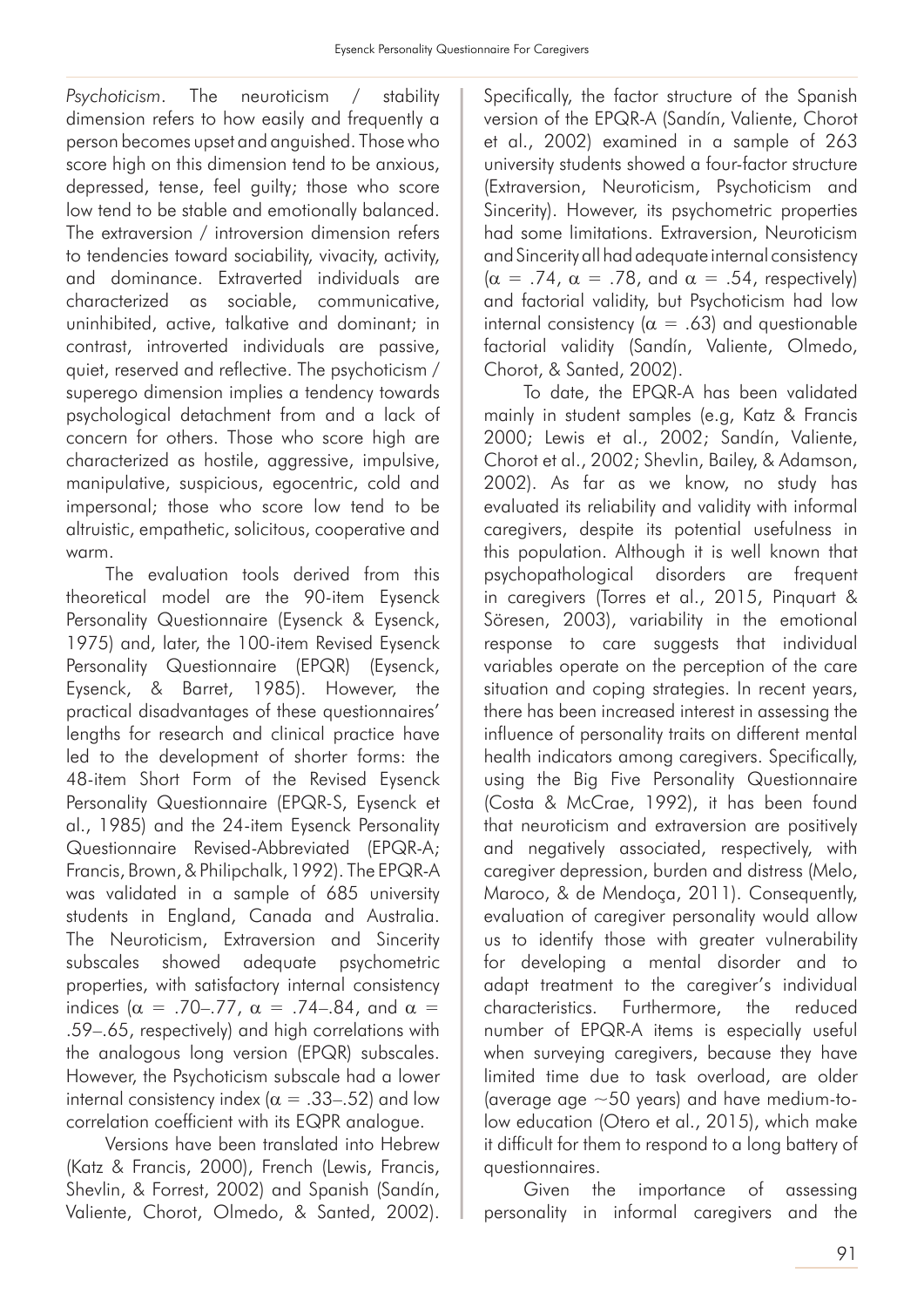lack of research validating the EPQR-A in this population, the objective of this study was to analyze the psychometric properties and factorial structure of the Spanish version of EPQR-A in a sample of informal caregivers.

## **METHODS**

#### •PARTICIPANTS

The study sample was drawn from the informal caregiver population of Galicia, a 29,434 km2 region in the northwest of Spain with a population of 2,732,347. Participants were selected through a simple random sampling of the official registry of caregivers of the Ministry of Labor and Welfare of that region. To participate, subjects had to: (a) be the primary informal caregiver of an officially recognized dependent, (b) live in the same house as the cared person, (c) provide informed consent. We excluded those who: (a) presented any communication difficulties (e.g. were unable to read or write) (b) had any condition that made evaluation impossible (e.g., mental retardation, significant cognitive impairment, severe visual impairment), or (c) had undergone psychological or pharmacological treatment in the last two months.

The response rate was 98.2%. Of the 603 invited to participate, 11 did not adequately complete the EPQR-A and were eliminated from the analyses related to this instrument, leaving a final sample of 592 subjects (87.2% women, mean age 55.4 years).

All participants were informed of the nature of the study and gave informed consent. Participation was voluntary, without financial compensation or incentive of any kind. The study was carried out according to the Declaration of Helsinki and was approved by the Bioethics Committee of the university where the study was conducted.

#### •MEASURES

*Sociodemographic and care-related variables.* Caregiver data were collected using a questionnaire developed for this study, including: gender, age, marital status, social class, educational level, and relationship with the person for whom they provided care. We also collected information about the person who received their care, including: gender, age, and diagnoses. In addition, the number of years the caregiver had been caring for the dependent and the number of daily hours dedicated to this care were collected.

*Eysenck Personality Questionnaire Revised-Abreviated* (EPQR-A; Francis et al., 1992; Spanish version of Sandín, Valiente, Chorot, et al., 2002). This 24-item self-report questionnaire includes four subscales of six items each with dichotomous (yes / no) response options. Three subscales measure Neuroticism, Extraversion and Psychoticism, while a fourth (Sincerity; called "Lie Scale" in the English version) evaluates the tendency to provide socially desired responses. Scores on each subscale range from 0 to 6 and a higher score indicates greater presence of that trait. Internal consistencies (Cronbach's α) are .78 for Neuroticism, .74 for Extraversion, .63 for Psychoticism, and .54 for Sincerity.

*Center for Epidemiological Studies Depression Scale* (CES-D; Radloff, 1977; Spanish version of Vázquez, Blanco, & López, 2007). This 20-item self-report scale provides a continuous score reflecting level of depressive symptoms during the last week. Each item is evaluated on a four-point Likert scale from 0 (*rarely or never*) to 3 (*most of the time*). Scores range from 0 to 60 and a higher score corresponds to greater depressive symptoms. Internal consistency is .89.

*The Structured Clinical Interview for DSM-5® — Clinician Version* (SCID-5-CV; First, Williams, Karg, & Spitzer, 2015). This semistructured interview provides DSM-5 diagnoses and must be administered by a clinician. It includes the most common disorders in clinical practice: depressive disorder, bipolar disorder, schizophrenia and other psychotic disorders, substance use disorders, anxiety disorders, obsessive-compulsive disorder, posttraumatic stress disorder, attention deficit hyperactivity disorder, and adaptive disorders, as well as screening for 17 additional disorders. We used the module corresponding to major depressive episodes. Inter-rater reliability (κ) ranges from .70 to 1.00.

*Automatic Thoughts Questionnaire* (ATQ-N; Hollon & Kendall, 1980; Spanish version of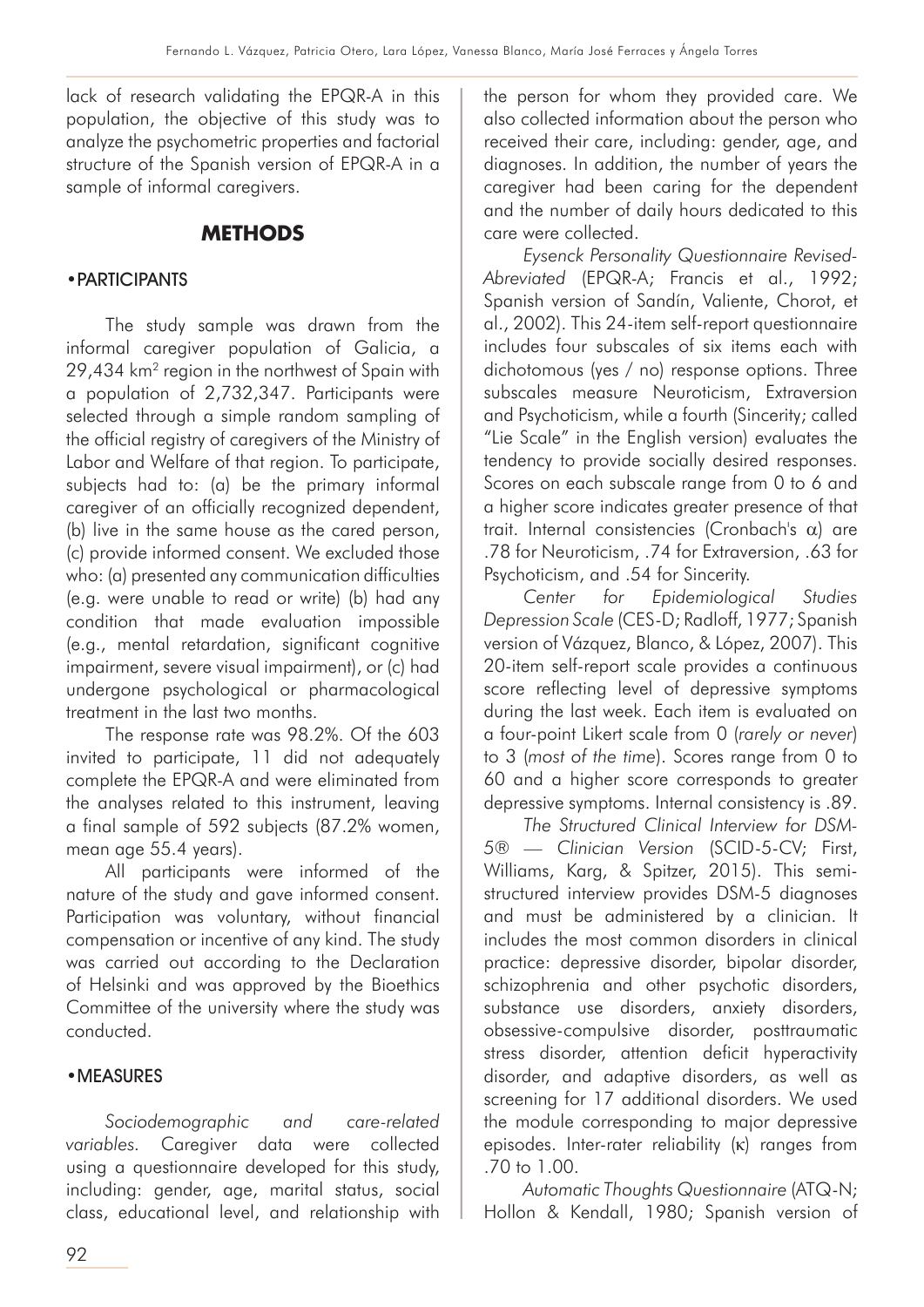Otero, Vázquez, Blanco, & Torres, 2017). This 30-item self-report questionnaire evaluates the frequency of negative automatic thoughts during the prior week on a five-point Likert scale from 1 (*never*) to 5 (*always*). Total score ranges from 30 to 150 and a higher score indicates higher frequency of negative thoughts. Internal consistency is .96.

*Generalized Self-Efficacy Scale* (GSES; Schwarzer & Jerusalem, 1995; Spanish version of Baessler & Schwarzer, 1996). This 10-item self-report scale assesses the feeling of personal competence to effectively handle stressful situations. Each item is evaluated on a four-point Likert scale ranging from 1 (*not at all true*) to 4 (*completely true*). Scores range from 10 to 40, with a higher score indicating a greater sense of self-efficacy. The scale has a high internal consistency ( $\alpha = .87$ ) and considerable predictive validity (Sanjuán, Pérez, & Bermúdez, 2000).

*Registration of pleasant social contacts.* This ad hoc self-report questionnaire evaluates the number of pleasant social contacts (in person or over the phone) that participants maintained during the past seven days.

#### •PROCEDURE

Caregivers were invited via letter to participate in the study and asked to return a sealed postcard if they did not wish to do so. Those who did not return the card were contacted and a brief description of the study was provided. Those with continued interest were invited to participate in the evaluation, in two parts: first, completing the questionnaires and second, major depression episode diagnosis evaluation. In the first part, three psychologists collected sociodemographic and care situation information and subsequently delivered the self-administered questionnaires (EPQR-A, CES-D, ATQ-N, GSES and the registration of pleasant social contacts). The evaluators were previously trained by an expert in clinical psychology evaluation during two 90-minute sessions that included lectures and roleplay. A subsequent pilot test was conducted, in which each interviewer practiced their skills with five caregivers with similar characteristics to the study participants. These tests were recorded to refine the interview and evaluate the

adherence to the evaluation protocol. Feedback was provided to each interviewer until they could adequately collect information.

In the second part of the evaluation, two diagnostic clinicians, each with more than 20 years of experience, established the suitability of the diagnosis of major depressive episode for each caregiver, using the SCID-5 during an approximately 70-minute assessment. Clinicians who participated in the diagnostic process were blinded to the results from the first part of the evaluation.

#### •DATA ANALYSIS

We used SPSS for Windows (version 22.0) and SPSS\_Amos Graphics (version 22) for data analyses. For the total sample and for the two subsamples, frequencies, percentages, means and standard deviations were calculated to describe sociodemographic variables, care situation, EPQR-A items score, depressive symptoms, negative thoughts, general selfefficacy and pleasant social contacts score. Diagnosis of major depressive episode was also analyzed. Student's *t*-test for independent samples was calculated to test for significant gender differences on each EPQR-A subscale.

For the total sample, to analyze reliability, Pearson's correlations were calculated between the scores on each of the items and the total corrected score (i.e., the total score without that item). We also calculated Cronbach's alpha for each EPQR-A subscale to analyze internal consistency.

To analyze the factor structure of the EPQR-A in the informal caregiver population, a cross-validation was performed. The total sample was subdivided into two groups by randomly selecting 50% of the cases. Next, an exploratory factor analysis (EFA) was conducted on the first subsample using principal components analysis. For extraction of the number of factors, we took into account the criteria used for the Spanish validation of the questionnaire (Sandín, Valiente, Chorot, et al., 2002) including: (a) the theoretical model underlying the EPQR-A, which suggests the existence of three personality factors and one sincerity factor, (b) evidence from the literature on the consistency of the four dimensions, (c) Kaiser's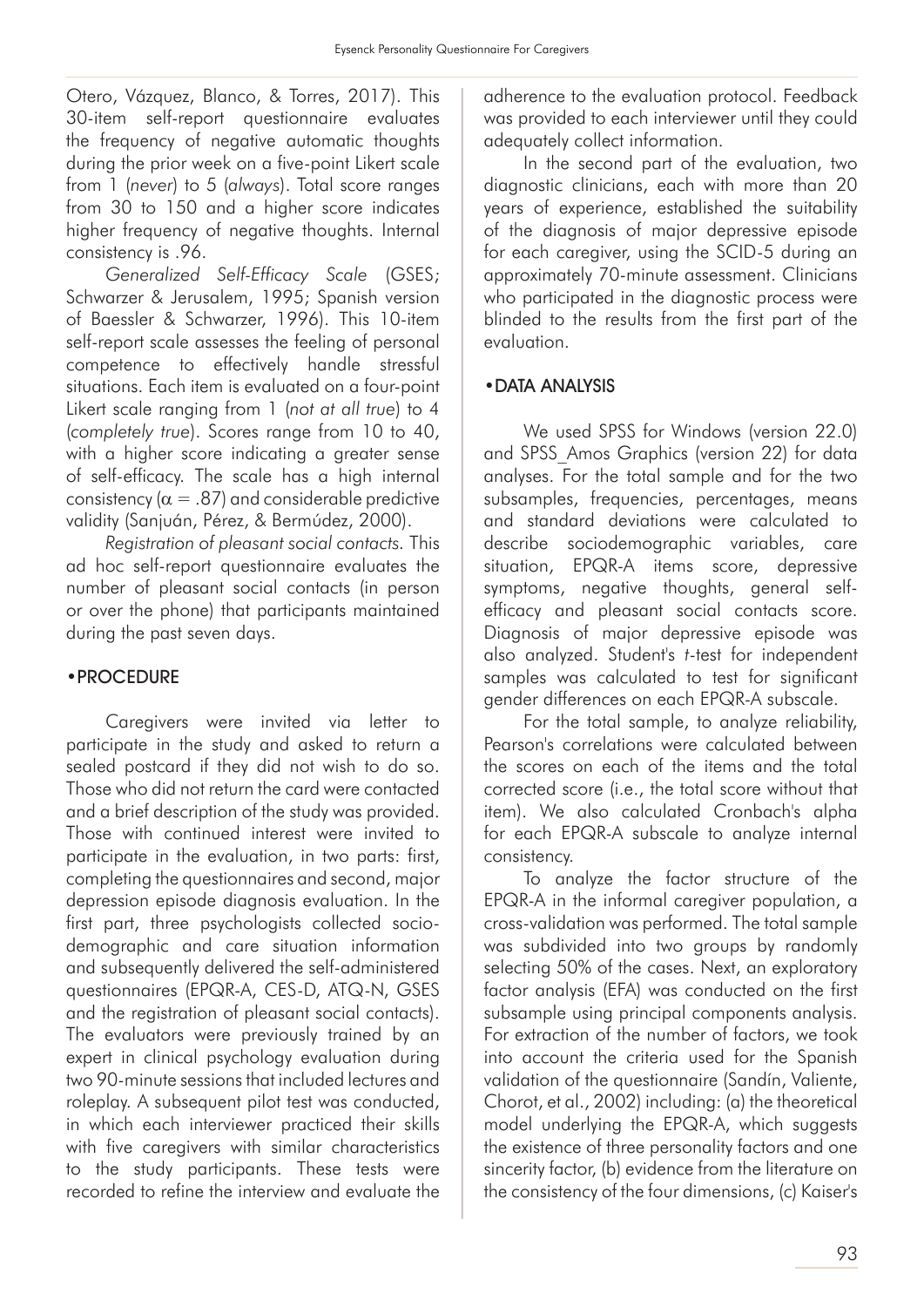criterion (retention of factors with eigenvalues above 1), (d) scree test (Cattell, 1966), and (e) interpretability criterion of the different possible factorial structures (Gorsuch, 1983). Subsequently, in a second phase, we conducted an orthogonal Varimax rotation to try to minimize the number of large-weight items in a factor. The measure of adequacy of the sample was performed using the Kaiser-Meyer-Olkin index and the identity correlation matrix was assessed using Bartlett's sphericity test. Subsequently, to assess the explanatory capacity of the EPQR-A, we performed two separate confirmatory factor analysis (CFAs) on the second subsample: a four-factor model (Neuroticism, Extraversion, Psychoticism, Sincerity) and a three-factor model (Neuroticism, Extraversion, Sincerity). The Maximum Likelihood method, which is most suitable for dichotomous data (Bollen, 1989), was used. We used the boostrap procedure to obtain two-tailed confidential intervals for standardized regression weights. The following adjustment indicators were obtained: (a) the  $\chi^2$  statistic, which reports the distance between the sample and hypothetical variance / covariance matrix. Nonsignificance indicates a low discrepancy between the two matrices; however, since this statistic is highly sensitive to sample size (with  $n \geq 200$ usually being significant) it is recommended that one take into account the degrees of freedom  $(\chi^2)$ / *df*) which are considered acceptable when they are less than 3; (b) the Goodness-of-Fit Index (GFI), for which a value  $> 0.90$  is considered a good fit; (c) the Comparative Fit Index (CFI), for which values between 0.90 and 0.95 indicate good model fit; (d) the Root Mean Square Error of Approximation (RMSEA), which reports the difference between the population correlation matrix and that proposed in the sample model, and (e) the Standardized Root Mean Square Residual (SRMR), which reports the standardized residuals. For the later two indices, values < .08 indicate good model fit.

For the overall sample, to study the convergent and discriminant validity of the Neuroticism and Extraversion subscales, we calculated Pearson's correlation with depressive symptoms, negative thoughts, self-efficacy and social contacts. In addition, to evaluate the concurrent validity of the Neuroticism subscale, we calculated Student's *t*-test for independent samples and conducted a discriminant classification analysis for the diagnosis of major depressive episode. Finally, we identified cutpoints that differentiate between non-depressed and depressed subjects through the ROC (Receiver-Operating Characteristics) curve analysis.

The effect sizes for difference of means (*d*) and correlation (*r*) were calculated. An effect size of  $d = 0.2-0.5$  or  $r = 0.1$  is interpreted as small, *d* = 0.5–0.8 or *r* = 0.3 as medium and *d* ≥ 0.8 or *r* = 0.5 as large (Cohen, 1988, 1992). Given that the interpretation of effect sizes (i.e., small, medium, large) is not uniform within or between contexts, we calculated the associated percentile and the percentage of smaller effect sizes out of the total possible effect sizes (see Vilariño, Amado, Vázquez, & Arce, 2018). For the conversion of the sizes, we referred to the tables in Salgado (2018).

#### **RESULTS**

#### •SAMPLE PROFILE AND PERSONALITY DIMENSIONS

Our sample was 87.2% women. Their mean age was 55.4 years (*SD* = 11.9), 72.1% had a partner, and 53.9% had completed primary education. The mean score for depressive symptoms was 18.2 (*SD* = 11.4) and 15.9% of caregivers were diagnosed with major depressive episode. The mean scores for negative thoughts, self-efficacy and social contacts were 49.7 (*SD* = 21.0), 29.5 (*SD* = 6.3) and 23.1 (*SD* = 17.0), respectively. Table 1 shows the participants' sociodemographic characteristics for the total sample, and the two subsamples, as well as information about the care situation and clinical variables. There were no significant differences between the mean scores for sociodemographic and care-related characteristics, depressive scores, depressive episodes, negative thoughts, self-efficacy and social contacts between the two subsamples.

Regarding personality, average subscale scores were: Neuroticism = 3.01 (*SD* = 1.95), Extraversion =  $3.65$  ( $SD = 1.88$ ), Psychoticism= 1.26 (*SD* = 0.99), and Sincerity = 1.28 (*SD*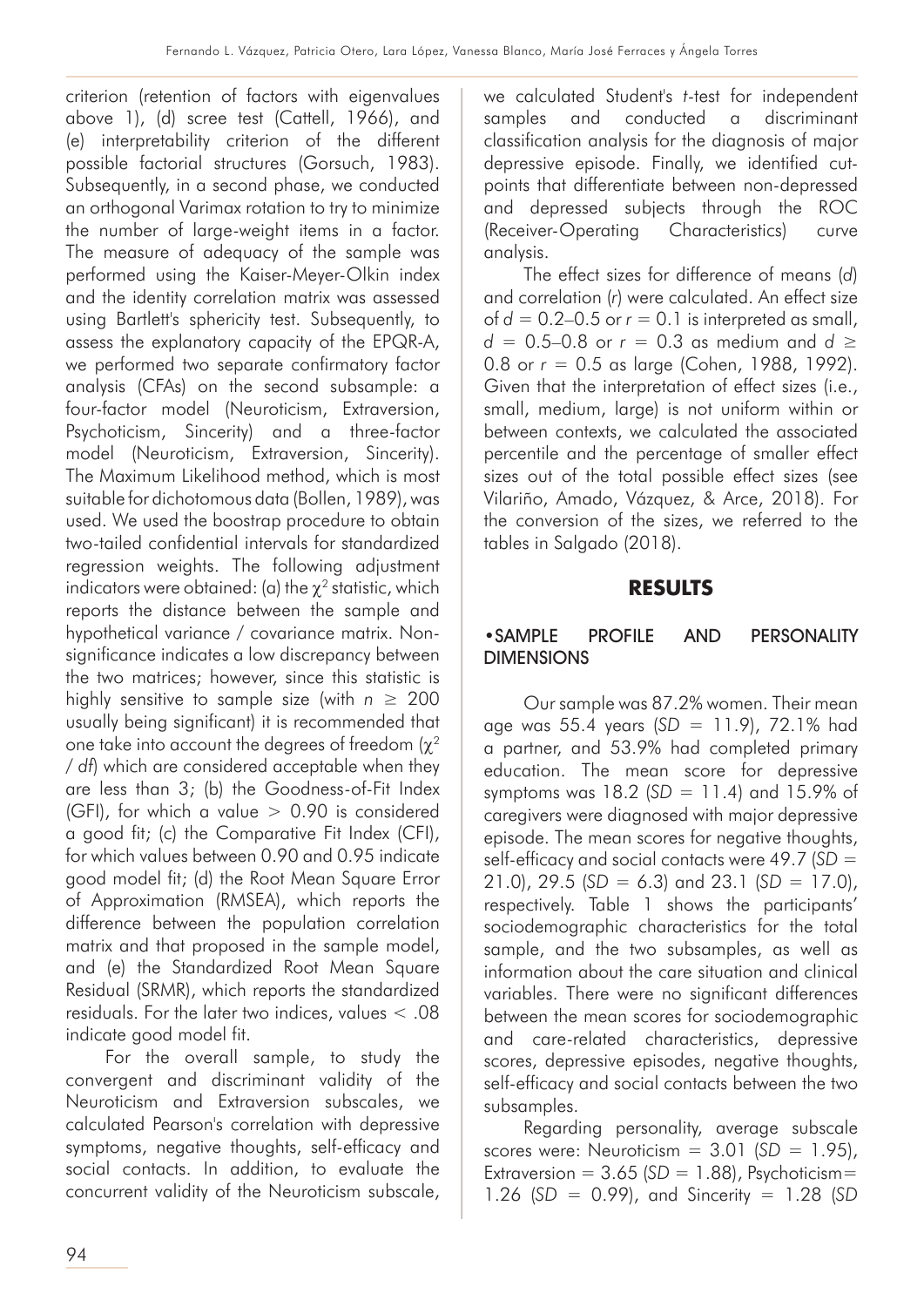*Table 1*

= 1.16). As shown in Table 2, males scored significantly lower than females on Neuroticism, for the overall sample,  $t$  (590) = -5.30,  $p$  < .001, *d* = 0.65, 95% CI 0.39-0.91 (Percentile 67.72, larger than 35.44% of all possible positive effect sizes), and for both subsamples [*t* (312)  $= -4.43$ ,  $p < .001$ ,  $d = 0.74$ , 95% CI 0.41-1.07 (Percentile 69.85, larger than 39.70% of all possible positive effect sizes), and *t* (52.442) = -2.98, *p* = .004, *d* = 0.43, 95% CI 0.07- 0.79 (Percentile 61.79, larger than 23.58% of all possible positive effect sizes), respectively]. There were no significant gender differences on any of the other subscales.

#### •ANALYSIS OF RELIABILITY

Table 3 shows the mean item and subscale scores, frequencies of scores, corrected elementtotal correlation for each item, subscale internal consistencies and mean inter-item correlation coefficient. Among participants' valid answers, 61.6% of items were scored 0 and 38.4% were scored 1. The mean of items ranged from 0.01 for item *Would being in debt worry you? and Would you take drugs?* to 0.79 for *Are you rather lively?* Corrected element-total correlation coefficients ranged from -.09 for *Would being in debt worry you?* to .32 for *Do you often feel fed-up?* Mean

| Taple T<br>Participant socio-demographic characteristics, care situation and clinical variables ( $n = 592$ ) |             |                                  |                              |      |                               |      |  |
|---------------------------------------------------------------------------------------------------------------|-------------|----------------------------------|------------------------------|------|-------------------------------|------|--|
| Variables                                                                                                     |             | <b>Total sample</b><br>$(n=592)$ | First subsample<br>$(n=314)$ |      | Second subsample<br>$(n=278)$ |      |  |
|                                                                                                               | n           | $\%$                             | n                            | $\%$ | $\sqrt{n}$                    | $\%$ |  |
| Gender                                                                                                        |             |                                  |                              |      |                               |      |  |
| Men                                                                                                           | 76          | 12.8                             | 42                           | 13.4 | 34                            | 12.2 |  |
| Women                                                                                                         | 516         | 87.2                             | 272                          | 86.6 | 244                           | 87.8 |  |
| Age                                                                                                           |             |                                  |                              |      |                               |      |  |
| Mean (SD)                                                                                                     | 55.4 (11.9) |                                  | 55.8 (11.7)                  |      | 55.0 (12.1)                   |      |  |
| <b>Marital status</b>                                                                                         |             |                                  |                              |      |                               |      |  |
| Without partner                                                                                               | 165         | 27.9                             | 96                           | 30.6 | 69                            | 24.8 |  |
| With partner                                                                                                  | 427         | 72.1                             | 218                          | 69.4 | 209                           | 75.2 |  |
| Social class                                                                                                  |             |                                  |                              |      |                               |      |  |
| Low / Middle-low                                                                                              | 287         | 48.5                             | 146                          | 46.5 | 141                           | 50.7 |  |
| Middle / Middle-high                                                                                          | 305         | 51.5                             | 168                          | 53.5 | 137                           | 49.3 |  |
| <b>Educational level</b>                                                                                      |             |                                  |                              |      |                               |      |  |
| Literate                                                                                                      | 86          | 14.5                             | 48                           | 15.3 | 38                            | 13.7 |  |
| Primary                                                                                                       | 319         | 53.9                             | 162                          | 51.6 | 157                           | 56.4 |  |
| Secondary / university                                                                                        | 187         | 31.6                             | 104                          | 33.1 | 83                            | 29.9 |  |
| Relationship to the<br>caregiver                                                                              |             |                                  |                              |      |                               |      |  |
| Father/mother                                                                                                 | 221         | 37.3                             | 124                          | 39.5 | 97                            | 34.9 |  |
| Spouse                                                                                                        | 67          | 11.3                             | 38                           | 12.1 | 29                            | 10.4 |  |
| Daughter/son                                                                                                  | 171         | 28.9                             | 80                           | 25.5 | 91                            | 32.8 |  |
| Other relatives                                                                                               | 122         | 20.6                             | 64                           | 20.4 | 58                            | 20.8 |  |
| Other, non-relatives                                                                                          | 11          | 1.9                              | 8                            | 2.5  | $\mathsf 3$                   | 1.1  |  |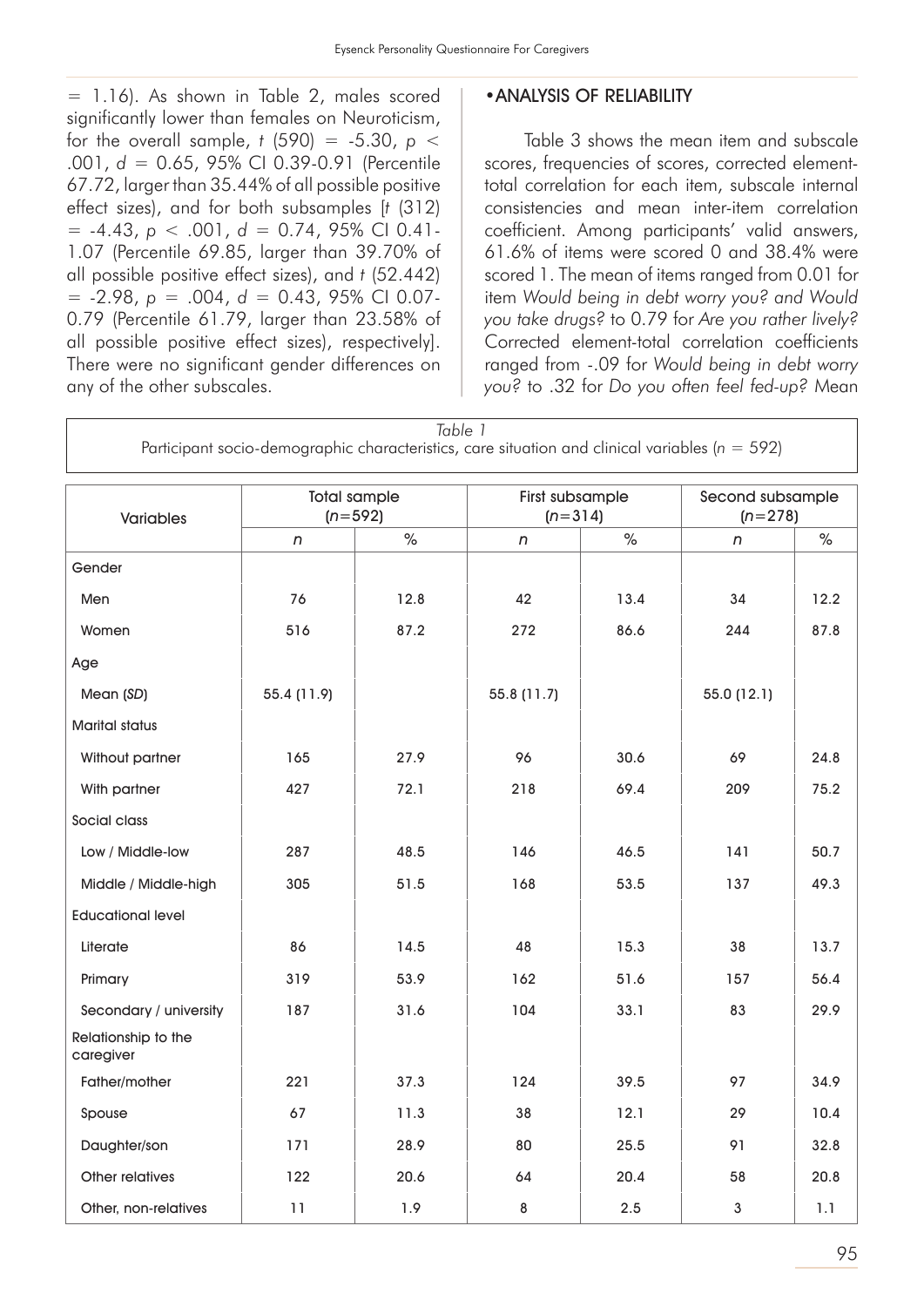#### *Table 1 (Continuation)* Participant socio-demographic characteristics, care situation and clinical variables (*n* = 592)

| <b>Variables</b>                                                                                           | <b>Total sample</b><br>$(n=592)$ |      |             | First subsample<br>$(n=314)$ | Second subsample<br>$(n=278)$ |      |
|------------------------------------------------------------------------------------------------------------|----------------------------------|------|-------------|------------------------------|-------------------------------|------|
|                                                                                                            | n                                | $\%$ | n           | $\%$                         | n                             | $\%$ |
| Disease of the person<br>cared                                                                             |                                  |      |             |                              |                               |      |
| Dementia                                                                                                   | 178                              | 30.1 | 98          | 31.2                         | 80                            | 28.8 |
| Mental and neurological<br>disorders, brain damage                                                         | 167                              | 28.2 | 80          | 25.5                         | 87                            | 31.3 |
| Diseases of the<br>osteomuscular system,<br>connective tissue,<br>cardiovascular or<br>respiratory systems | 154                              | 26.0 | 90          | 28.7                         | 64                            | 23.0 |
| Other                                                                                                      | 93                               | 15.7 | 46          | 14.6                         | 47                            | 16.9 |
| Gender of the person<br>cared                                                                              |                                  |      |             |                              |                               |      |
| Men                                                                                                        | 220                              | 37.2 | 122         | 38.9                         | 98                            | 35.3 |
| Women                                                                                                      | 372                              | 62.8 | 192         | 61.1                         | 180                           | 64.7 |
| Age of the person cared for                                                                                |                                  |      |             |                              |                               |      |
| Mean (SD)                                                                                                  | 63.3 (31.2)                      |      | 65.4 (30.3) |                              | 61.0 (32.0)                   |      |
| Duration of care (years)                                                                                   |                                  |      |             |                              |                               |      |
| Mean (SD)                                                                                                  | 13.2(9.4)                        |      | 13.8 (10.2) |                              | 12.6(8.4)                     |      |
| Daily hours devoted to care                                                                                |                                  |      |             |                              |                               |      |
| Mean (SD)                                                                                                  | 15.7(4.1)                        |      | 15.8(4.0)   |                              | 15.5(4.3)                     |      |
| Depressive symptoms                                                                                        |                                  |      |             |                              |                               |      |
| Mean (SD)                                                                                                  | 18.2(11.4)                       |      | 17.7(11.4)  |                              | 18.8 (11.3)                   |      |
| Major depressive episode                                                                                   |                                  |      |             |                              |                               |      |
| Negative                                                                                                   | 498                              | 84.1 | 263         | 83.8                         | 235                           | 84.5 |
| Positive                                                                                                   | 94                               | 15.9 | 51          | 16.2                         | 43                            | 15.5 |
| Negative thoughts                                                                                          |                                  |      |             |                              |                               |      |
| Mean (SD)                                                                                                  | 49.7 (21.0)                      |      | 48.6 (20.3) |                              | 50.9 (21.7)                   |      |
| General self-efficacy                                                                                      |                                  |      |             |                              |                               |      |
| Mean (SD)                                                                                                  | 29.5(6.3)                        |      | 29.7(6.3)   |                              | 29.1 (6.2)                    |      |
| Pleasant social contacts                                                                                   |                                  |      |             |                              |                               |      |
| Mean (SD)                                                                                                  | 23.1 (17.0)                      |      | 23.8 (17.5) |                              | 22.2 (16.4)                   |      |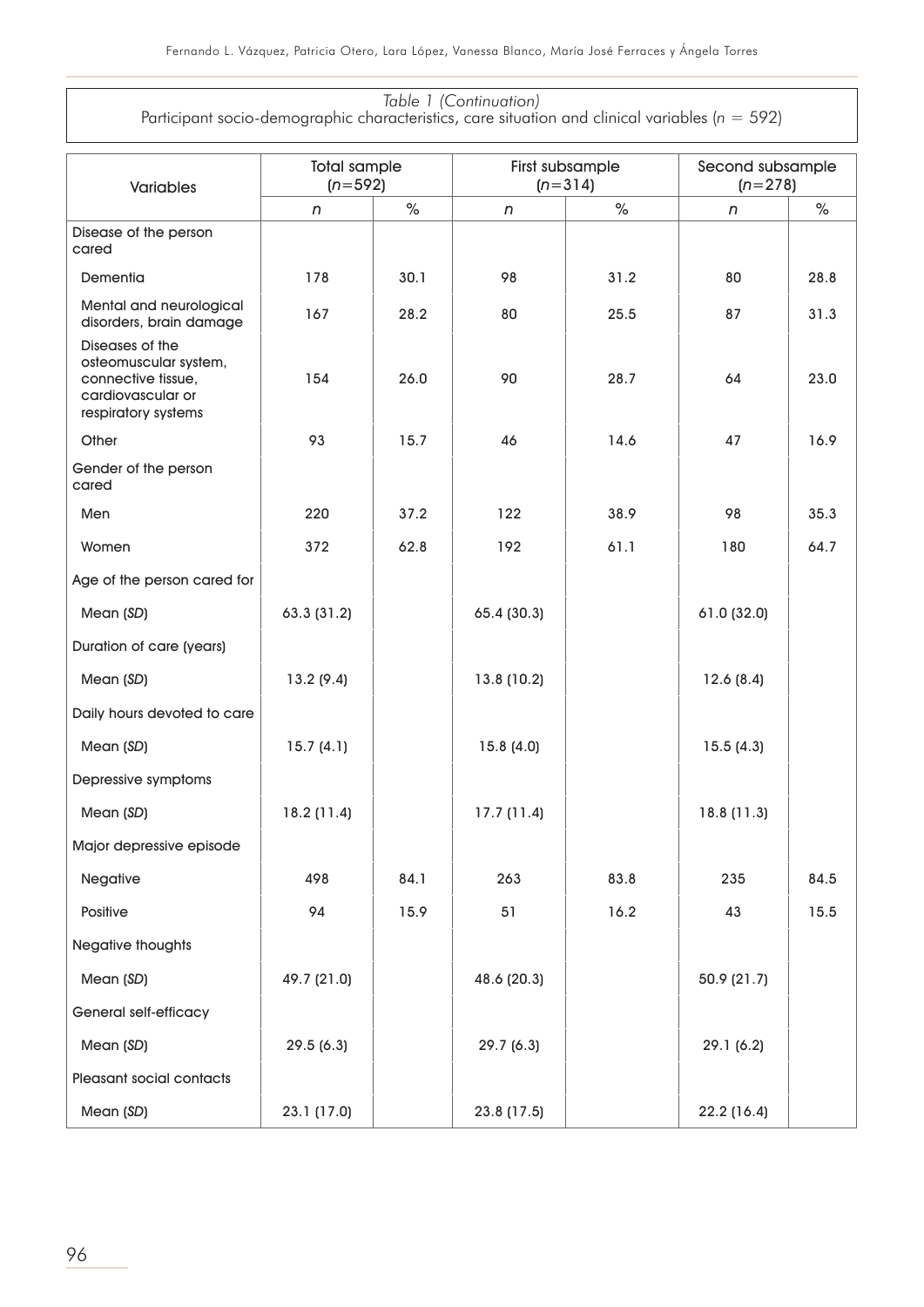| Table 2<br>Mean EPQR-A subscale scores by gender ( $n = 592$ ) |      |      |      |      |                  |        |  |
|----------------------------------------------------------------|------|------|------|------|------------------|--------|--|
|                                                                |      |      |      |      |                  |        |  |
|                                                                | М    | SD   | M    | SD   | $\boldsymbol{t}$ | p      |  |
| Neuroticism                                                    | 2.01 | 1.73 | 3.16 | 1.94 | $-5.30$          | < .001 |  |
| <b>Extraversion</b>                                            | 3.91 | 1.81 | 3.62 | 1.88 | 1.27             | .21    |  |
| Psychoticism                                                   | 1.22 | 0.95 | 1.26 | 1.00 | $-0.33$          | .74    |  |
| Sincerity                                                      | 1.51 | 1.46 | 1.25 | 1.11 | 1.54             | .13    |  |

*Table 3* Mean (*M*) and standard deviations (*SD*) of items and subscales, frequency of scores, the corrected element-total correlation ( $r<sup>tot</sup>$ ) for each item and the internal consistency of subscales ( $n = 592$ )

|                                                  |              |      | <b>SD</b> | Score frequency (%) | $r^{tot}$ |         |
|--------------------------------------------------|--------------|------|-----------|---------------------|-----------|---------|
| Item (abbreviated)                               |              | M    |           | Yes                 | No        |         |
| 1. Moods go up and down?                         | $\mathsf{N}$ | 0.60 | 0.49      | 59.6                | 40.4      | .29     |
| 2. Talkative person?                             | E            | 0.76 | 0.43      | 76.4                | 23.6      | .21     |
| 3. Debt worry you?*                              | P            | 0.01 | 0.11      | 98.8                | 1.2       | $-0.09$ |
| 4. Are you rather lively?                        | E            | 0.79 | 0.41      | 79.1                | 20.9      | .05     |
| 5. Want to help yourself?                        | S            | 0.33 | 0.47      | 32.9                | 67.1      | .11     |
| 6. Take drugs?                                   | P            | 0.01 | 0.10      | 1.0                 | 99.0      | .02     |
| 7. Blamed someone?                               | S            | 0.06 | 0.23      | 5.6                 | 94.4      | .12     |
| 8. Go your own way?                              | P            | 0.24 | 0.43      | 24.5                | 75.5      | .14     |
| 9. Feel "fed-up"?                                | N            | 0.46 | 0.50      | 45.8                | 54.2      | .32     |
| 10. Taken something from someone<br>else?        | S            | 0.12 | 0.33      | 12.3                | 87.7      | .10     |
| 11. Would you call yourself a<br>nervous person? | $\mathsf{N}$ | 0.59 | 0.49      | 59.0                | 41.0      | .25     |
| 12. Do you think marriage is old-<br>fashioned?  | P            | 0.10 | 0.30      | 10.3                | 89.7      | .11     |
| 13. Could you get life into a dull<br>party?     | E            | 0.46 | 0.50      | 46.5                | 53.5      | .13     |
| 14. Are you a worrier?                           | $\mathsf{N}$ | 0.72 | 0.45      | 72.0                | 28.0      | .23     |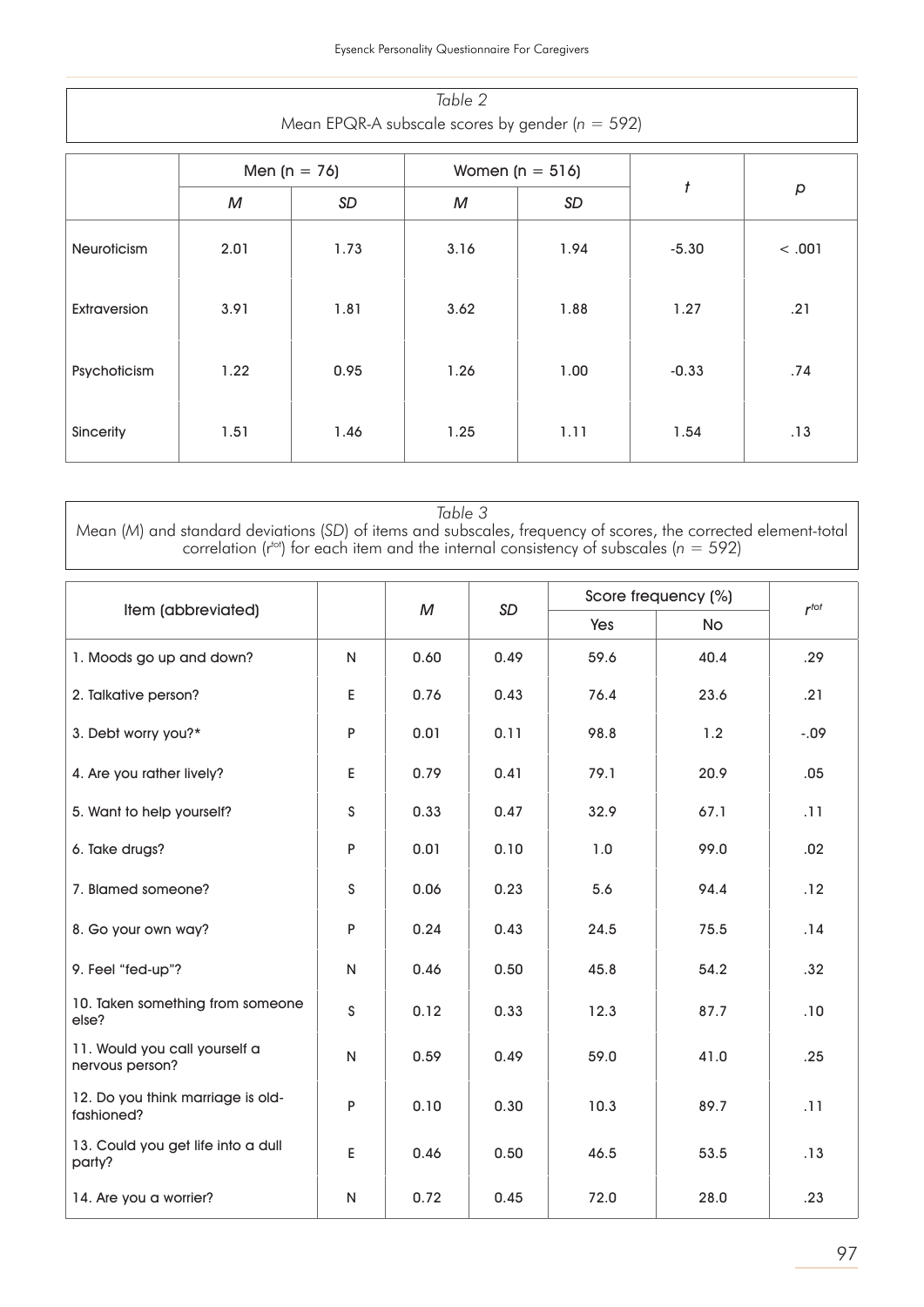#### *Table 3 (Continuation)*

Mean (*M*) and standard deviations (*SD*) of items and subscales, frequency of scores, the corrected element-total correlation ( $r<sup>tot</sup>$ ) for each item and the internal consistency of subscales ( $n = 592$ )

|                                                                        |   |      |           | Score frequency (%) |      |           |
|------------------------------------------------------------------------|---|------|-----------|---------------------|------|-----------|
| Item (abbreviated)                                                     |   | M    | <b>SD</b> | Yes                 | No   | $r^{tot}$ |
| 15. Do you tend to keep in the background?                             | E | 0.41 | 0.49      | 58.8                | 41.2 | .16       |
| 16. Does it worry you if you know there are<br>mistakes in your work?* | P | 0.42 | 0.49      | 41.9                | 58.1 | .06       |
| 17. Have you ever cheated at a game?                                   | S | 0.16 | 0.37      | 16.4                | 83.6 | .14       |
| 18. Do you suffer from "nerves"?                                       | N | 0.31 | 0.46      | 30.7                | 69.3 | .27       |
| 19. Have you ever taken advantage of someone?                          | S | 0.06 | 0.24      | 6.3                 | 93.8 | .14       |
| 20. Are you mostly quiet?                                              | E | 0.59 | 0.49      | 41.0                | 59.0 | .12       |
| 21. Do you often feel lonely?                                          | N | 0.34 | 0.48      | 34.1                | 65.9 | .19       |
| 22. Is it better to follow the rules?                                  | P | 0.47 | 0.50      | 53.0                | 47.0 | .07       |
| 23. Do other people think of you as being very<br>lively?              | E | 0.63 | 0.48      | 63.3                | 36.7 | .17       |
| 24. Do you always practice what you preach?                            | S | 0.55 | 0.50      | 45.4                | 54.6 | .09       |
| Neuroticism subscale                                                   |   | 3.01 | 1.95      |                     |      |           |
| <b>Extraversion subscale</b>                                           |   | 3.65 | 1.88      |                     |      |           |
| Psychoticism subscale                                                  |   | 1.26 | 0.99      |                     |      |           |
| Sincerity subscale                                                     |   | 1.28 | 1.16      |                     |      |           |
| Neuroticism Cronbach's $\alpha$                                        |   |      |           |                     |      | .77       |
| Extraversion Cronbach's $\alpha$                                       |   |      |           |                     |      | .75       |
| Psychoticism Cronbach's $\alpha$                                       |   |      |           |                     |      | .24       |
| Sincerity Cronbach's $\alpha$                                          |   |      |           |                     |      | .47       |
| Mean inter-item correlation coeficient                                 |   |      |           |                     |      | .039      |

*Note*. See Table 4 for the full names of the item. N = Neuroticism; E = Extraversion; P = Psychoticism; S = Sincerity. \* Items 3 and 16 were modified by the authors in the Spanish version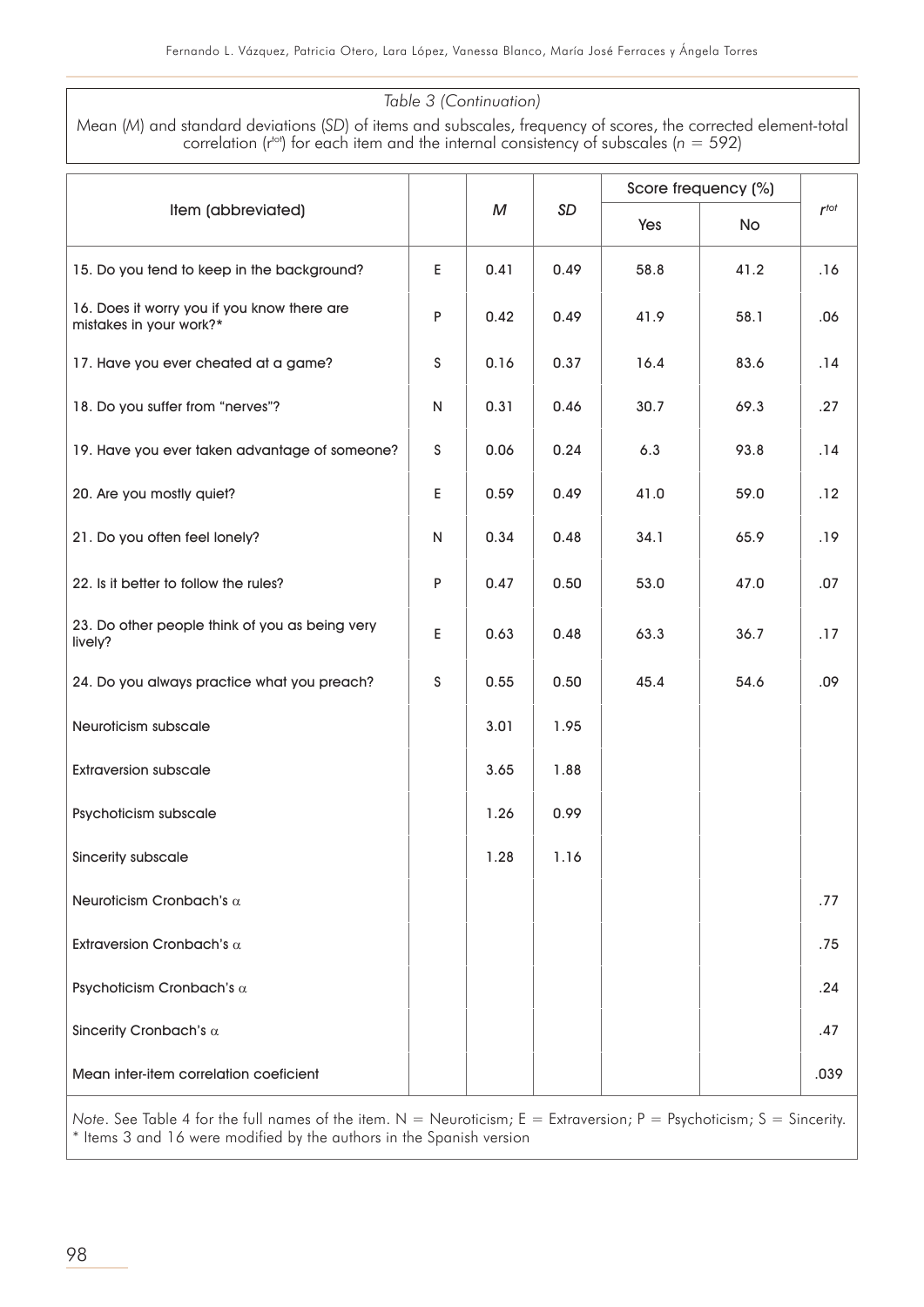inter-item correlation coefficient was .039 (ranged from -.23 to .51).

Cronbach's alpha was .77 for Neuroticism, .75 for Extraversion, .24 for Psychoticism, and .47 for Sincerity.

#### •ANALYSIS OF VALIDITY

*Validity of construct* 

The sample was divided into two halves using random selection of 50% of the sample. With the first half of the sample, an EFA was executed and with the second half, two CFAs were performed. Regarding the exploratory analysis, the Kaiser-Meyer-Olkin test of sample adequacy (KMO  $=$ 0.73) and Bartlett's sphericity index ( $\chi^2$  (276) = 1277.510;  $p < .001$ ) indicated a good fit of the data for such analysis. We obtained nine factors with eigenvalues greater than 1, which explained 61.3% of the total variance. However, application of the Scree test, as in the Spanish validation (Sandín, Valiente, Chorot, et al., 2002), suggested three or four factors. As proposed by the empirical and theoretical criteria, we extracted four factors, which explained 38.1% of the total variance. The first factor explained 15.0% of the total variance and it included 6 items related to neuroticism, all with saturations  $\geq$  .6 (items 1, 9, 11, 14, 18 and 21). The second factor explained 9.1% of the variance and it included 6 items related to extraversion, including an item with a factorial weight between .5 and .6 (item 15) and five with factorial weights  $\geq$  .6 (items 2, 4, 13, 20 and 23). Third, the sincerity factor explained 8.3% of the variance and included 6 items: two with factorial

weights between .3 and .4 (items 7 and 24) and three with factorial weights  $\geq$  .6 (items 10, 17 and 19); the factorial weight of item 5 did not reach the minimum value (.3). The last factor, related to psychoticism, explained 5.7% of the variance and included 6 items (items 3, 6, 8, 12, 16 and 22). This dimension is poorly defined by the data, since the factorial weights of items 3, 6 and 16 do not reach the minimum value (.3) and their low communality values reflect that the factorial model hardly explains their variance. Table 4 shows the factorial weights and communalities of all the items.

With the second half of the sample, two CFAs were conducted: one based on a theoretical model with four factors and another with three factors (excluding Psychoticism). The CFA supported the correlated three-factor model (Neuroticism, Extraversion and Sincerity) of the EPQR-A. The overall fit was reasonable, and the fit index values were acceptable:  $\chi^2(132) = 245.119$ , *p* <.  $001$ ;  $\chi^2$  df = 1.857; GFI = 0.91; CFI = 0.86;  $RMSEA = 0.056$  (95% CI 0.045-0.066); SRMR = 0.012. The items had significant factorial weights, ranging between .26 in item 5 to .72 in item 23; although the weights for items 5, 7 and 24 were low (see Figure 1). The individual factor items for each factor were as follows: Neuroticism: six items ranging from .51 to .68 (*M* = .58); Extraversion: six items ranging from .47 to .72 (*M* = .59); and Sincerity: six items ranging from .26 to .58 (*M* = .39). The correlation between three EPQR-A factors indicates a significant negative relationship between Neuroticism and Extraversion (*r* = -.25, *p* = .003), which yielded a small effect size.

| Table 4<br>Factorial weights of EPQR-A items ( $n = 314$ ) |     |  |  |  |     |  |  |  |
|------------------------------------------------------------|-----|--|--|--|-----|--|--|--|
| E<br>S<br>$H^2$<br>N<br>P<br><b>Item</b>                   |     |  |  |  |     |  |  |  |
| <b>Neuroticism</b>                                         |     |  |  |  |     |  |  |  |
| Does your mood often go up and down? (1)                   | .72 |  |  |  | .54 |  |  |  |
| Would you call yourself a nervous person? (11)             | .70 |  |  |  | .51 |  |  |  |
| Are you a worrier? (14)                                    | .69 |  |  |  | .49 |  |  |  |
| Do you suffer from "nerves"? (18)                          | .68 |  |  |  | .46 |  |  |  |
| Do you often feel "fed-up"? (9)                            | .63 |  |  |  | .47 |  |  |  |
| Do you often feel lonely? (21)                             | .61 |  |  |  | .46 |  |  |  |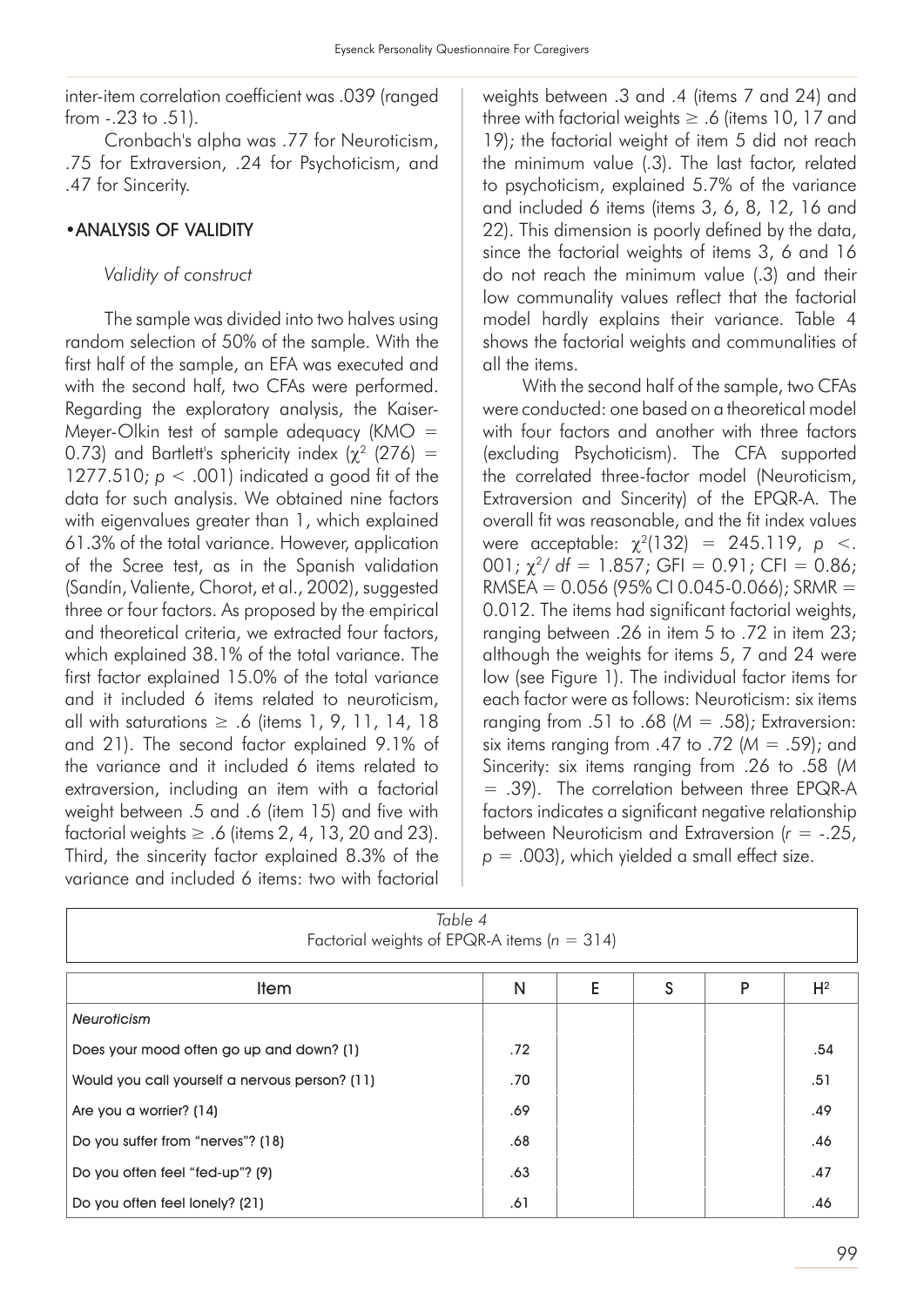*Table 4 (Continuation)*

| Factorial weights of EPQR-A items ( $n = 314$ )                                                                                                                                                                             |   |     |     |        |       |  |
|-----------------------------------------------------------------------------------------------------------------------------------------------------------------------------------------------------------------------------|---|-----|-----|--------|-------|--|
| <b>Item</b>                                                                                                                                                                                                                 | N | E   | S   | P      | $H^2$ |  |
| Extraversion                                                                                                                                                                                                                |   |     |     |        |       |  |
| Are you a talkative person? (2)                                                                                                                                                                                             |   | .74 |     |        | .58   |  |
| Do other people think of you as being very lively? (23)                                                                                                                                                                     |   | .70 |     |        | .55   |  |
| Are you rather lively? (4)                                                                                                                                                                                                  |   | .67 |     |        | .49   |  |
| Can you easily get some life into a rather dull party? (13)                                                                                                                                                                 |   | .65 |     |        | .50   |  |
| Are you mostly quiet when you are with other people? (20)                                                                                                                                                                   |   | .60 |     |        | .51   |  |
| Do you tend to keep in the background on social occasions?<br>(15)                                                                                                                                                          |   | .55 |     |        | .40   |  |
| <b>Sincerity</b>                                                                                                                                                                                                            |   |     |     |        |       |  |
| Have you ever taken anything (even a pin or button) that<br>belonged to someone else? (10)                                                                                                                                  |   |     | .75 |        | .57   |  |
| Have you ever cheated at a game? (17)                                                                                                                                                                                       |   |     | .68 |        | .46   |  |
| Have you ever taken advantage of someone? (19)                                                                                                                                                                              |   |     | .61 |        | .39   |  |
| Have you ever blamed someone for doing something you<br>knew was really your fault? (7)                                                                                                                                     |   |     | .37 |        | .19   |  |
| Do you always practice what you preach? (24)                                                                                                                                                                                |   |     | .31 |        | .18   |  |
| Were you ever greedy by helping yourself to more than your<br>share of anything? (5)                                                                                                                                        |   |     | .26 |        | .13   |  |
| Psychoticism                                                                                                                                                                                                                |   |     |     |        |       |  |
| Do you prefer to go your own way rather than act by the<br>rules? $(8)$                                                                                                                                                     |   |     |     | .70    | .53   |  |
| Do you think that marriage is old-fashioned and should be<br>done away with?(12)                                                                                                                                            |   |     |     | .57    | .32   |  |
| Is it better to follow society's rules than make your own? (22)                                                                                                                                                             |   |     |     | .48    | .24   |  |
| Does it worry you if you know there are mistakes in your work?<br>$(16)^*$                                                                                                                                                  |   |     |     | .26    | .08   |  |
| Would you take drugs which may have strange or dangerous<br>effects? (6)                                                                                                                                                    |   |     |     | $-14$  | .06   |  |
| Would being in debt worry you? (3)*                                                                                                                                                                                         |   |     |     | $-.04$ | .04   |  |
| Note. The number of the ítem is indicated in parenthesis. N = Neuroticism; E = Extraversion; P = Psychoticism; S =<br>Sincerity; $H^2$ = communality. * Items 3 and 16 were modified by the authors in the Spanish version. |   |     |     |        |       |  |

#### *Convergent-discriminant validity: Neuroticism and Extraversion*

We found significant inverse correlations between Neuroticism and self-efficacy (*r* = -.35, *p* < .001), and pleasant social contacts (*r* = -.22, *p* < .001), but significant positive correlations with depressive symptoms (*r* = .59, *p* < .001) and negative thoughts  $(r = .53, p < .001)$ .

Regarding Extraversion, we found significant inverse correlations with depressive symptoms (*r* =  $-22$ ,  $p < 0.001$ ) and negative thoughts ( $r = -22$ , *p* < .001), but significant positive correlations with self-efficacy (*r* = .36, *p* < .001) and with pleasant social contacts  $(r = .16, p < .001)$ . The effect sizes, ranging from small to large, and the corresponding percentiles for the convergentdiscriminant validity are shown in Table 5.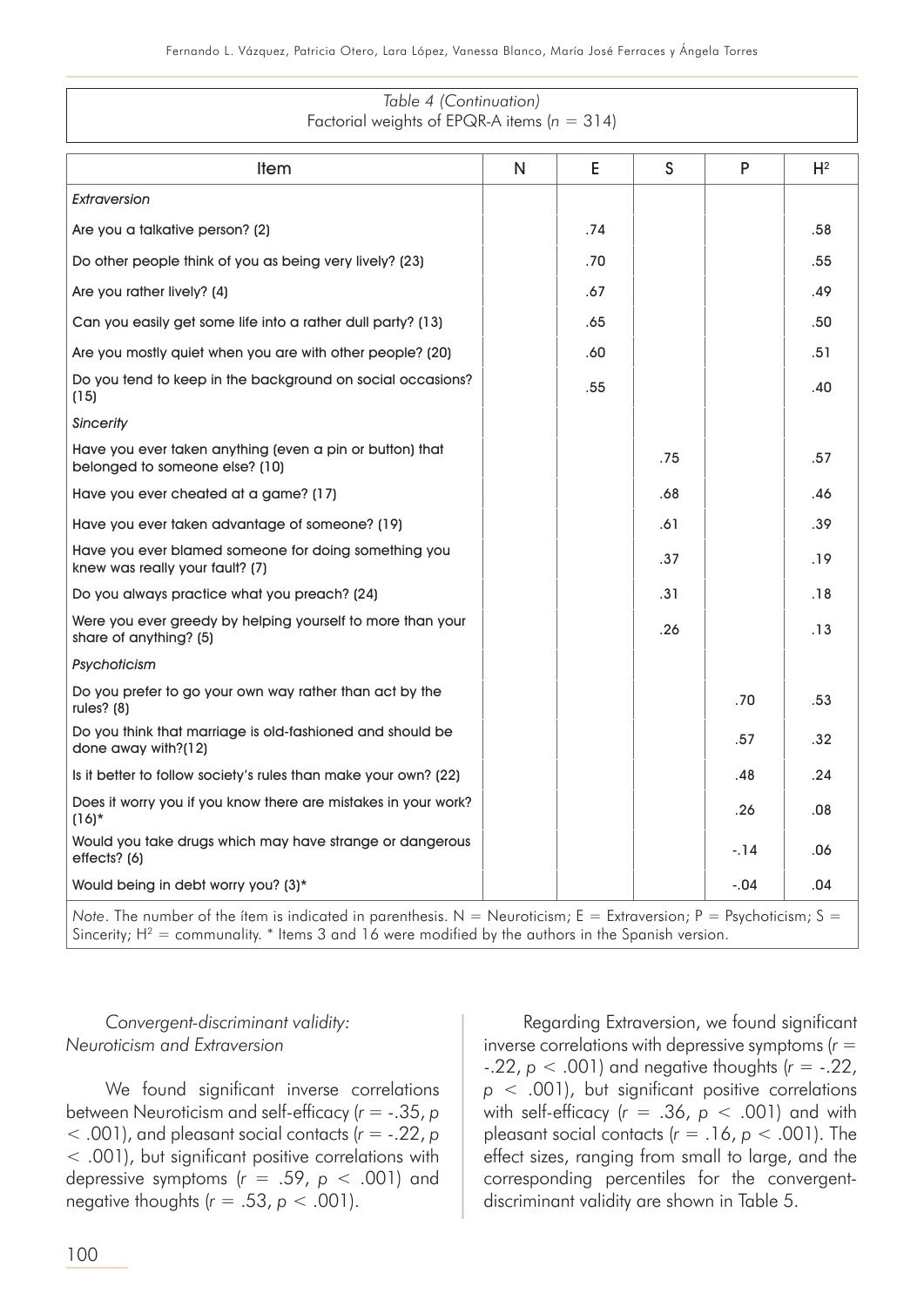

*Predictive Validity: Neuroticism and Depression* 

Student's *t*-test showed that depressed caregivers had a significantly higher degree of Neuroticism compared to those who were nondepressed (*M* = 4.86 vs. *M* = 2.66), *t* (590) = 14.75, *p* < .001, *d* = 1.24, 95% CI 1.01- 1.47 (large effect size; see Table 5 for the corresponding percentile). Using a discriminant classification analysis, Wilks lambda was 0.83,  $\chi^2$  (1, N = 592) = 110.19,  $p < .001$ . The canonical correlation, which measures the degree of association between discriminant

scores and group membership, was .41. This analysis correctly classified 87.2% of depressed caregivers and 64.3% of non-depressed caregivers. Overall, 67.9% of all cases were correctly classified. The area under the ROC curve was .83 (95% CI .79-.86), confirming that the EPQR-A Neuroticism subscale is useful for discriminating between caregivers with and without depression (see Figure 2). Using cutoff of 4, the test had a sensitivity of 68.1% and specificity of 79.9%, with 78.0% of cases correctly classified, and positive and negative predictive values of 39.0% and 93.0%, respectively (see Table 6).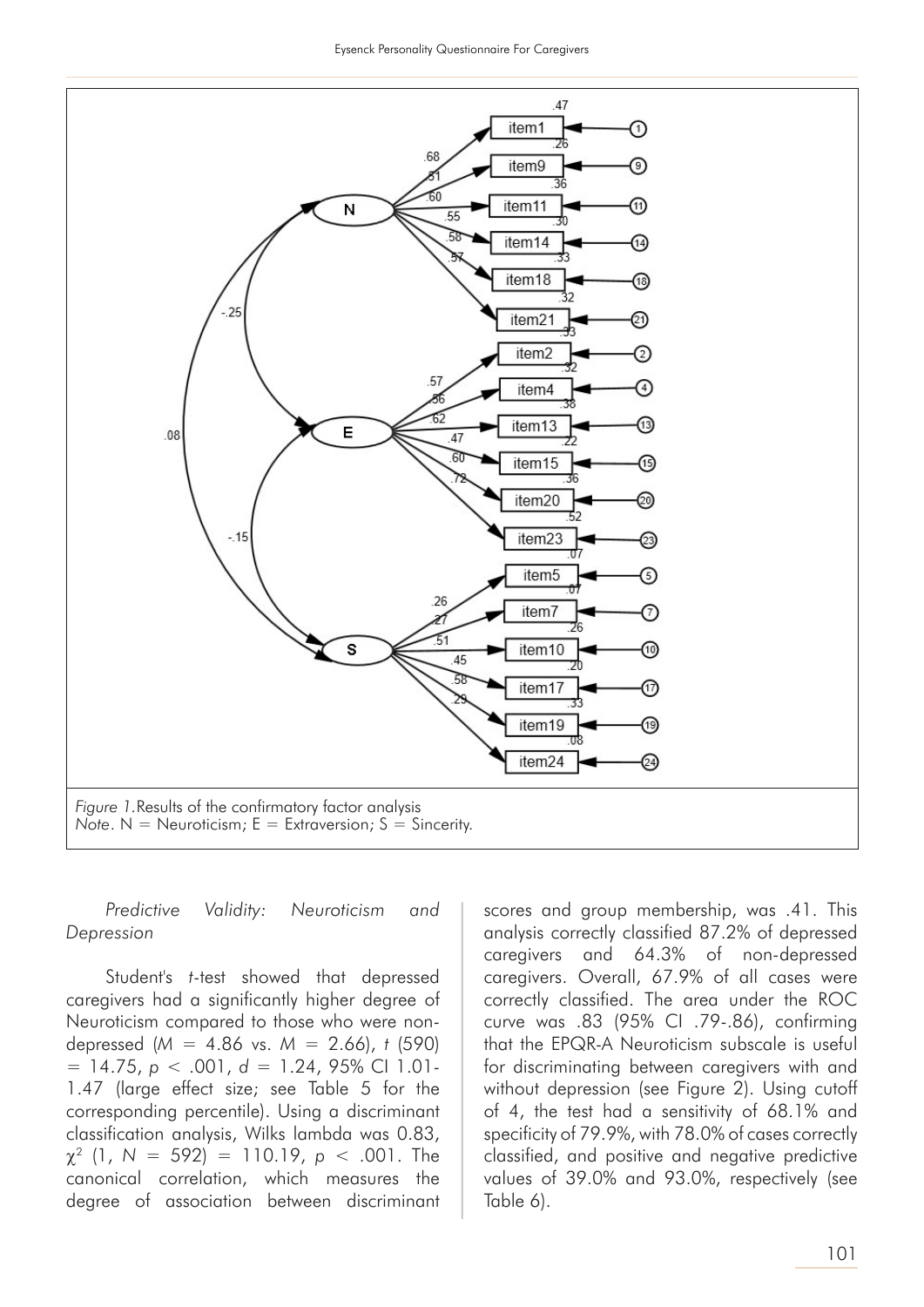

*Table 5*

Effect sizes and their percentiles on the convergent-discriminant and predictive validity and predictive

| <b>Validity/variables</b>           | $r_{\text{person}}$<br>Cohen's d | <b>Effect</b><br>size | Percentile for<br>effect size | Interpretation                                              |
|-------------------------------------|----------------------------------|-----------------------|-------------------------------|-------------------------------------------------------------|
| Convergent-discriminant<br>validity |                                  |                       |                               |                                                             |
| <b>Neuroticism</b>                  |                                  |                       |                               |                                                             |
| Depressive symptoms                 | .59                              | Large                 | 84.85                         | Larger than 69.70% of all possible positive<br>effect sizes |
| Negative thoughts                   | .53                              | Large                 | 81.06                         | Larger than 69.70% of all possible positive<br>effect sizes |
| Self-efficacy                       | $-.35$                           | <b>Medium</b>         | 70.19                         | Larger than 40.38% of all possible negative<br>effect sizes |
| Pleasant social contacts            | $-.22$                           | Small                 | 62.55                         | Larger than 25.10% of all possible negative<br>effect sizes |
| Extraversion                        |                                  |                       |                               |                                                             |
| Depressive symptoms                 | $-.22$                           | Small                 | 62.55                         | Larger than 25.10% of all possible negative<br>effect sizes |
| Negative thoughts                   | $-.22$                           | Small                 | 62.55                         | Larger than 25.10% of all possible negative<br>effect sizes |
| Self-efficacy                       | .36                              | <b>Medium</b>         | 70.88                         | Larger than 41.76% of all possible positive<br>effect sizes |
| Pleasant social contacts            | .16                              | Small                 | 59.10                         | Larger than 18.20% of all possible positive<br>effect sizes |
| Predictive validity                 |                                  |                       |                               |                                                             |
| <b>Neuroticism</b>                  |                                  |                       |                               |                                                             |
| Major depressive episode            | 1.24                             | Large                 | 81.06                         | Larger than 62.12% of all possible positive<br>effect sizes |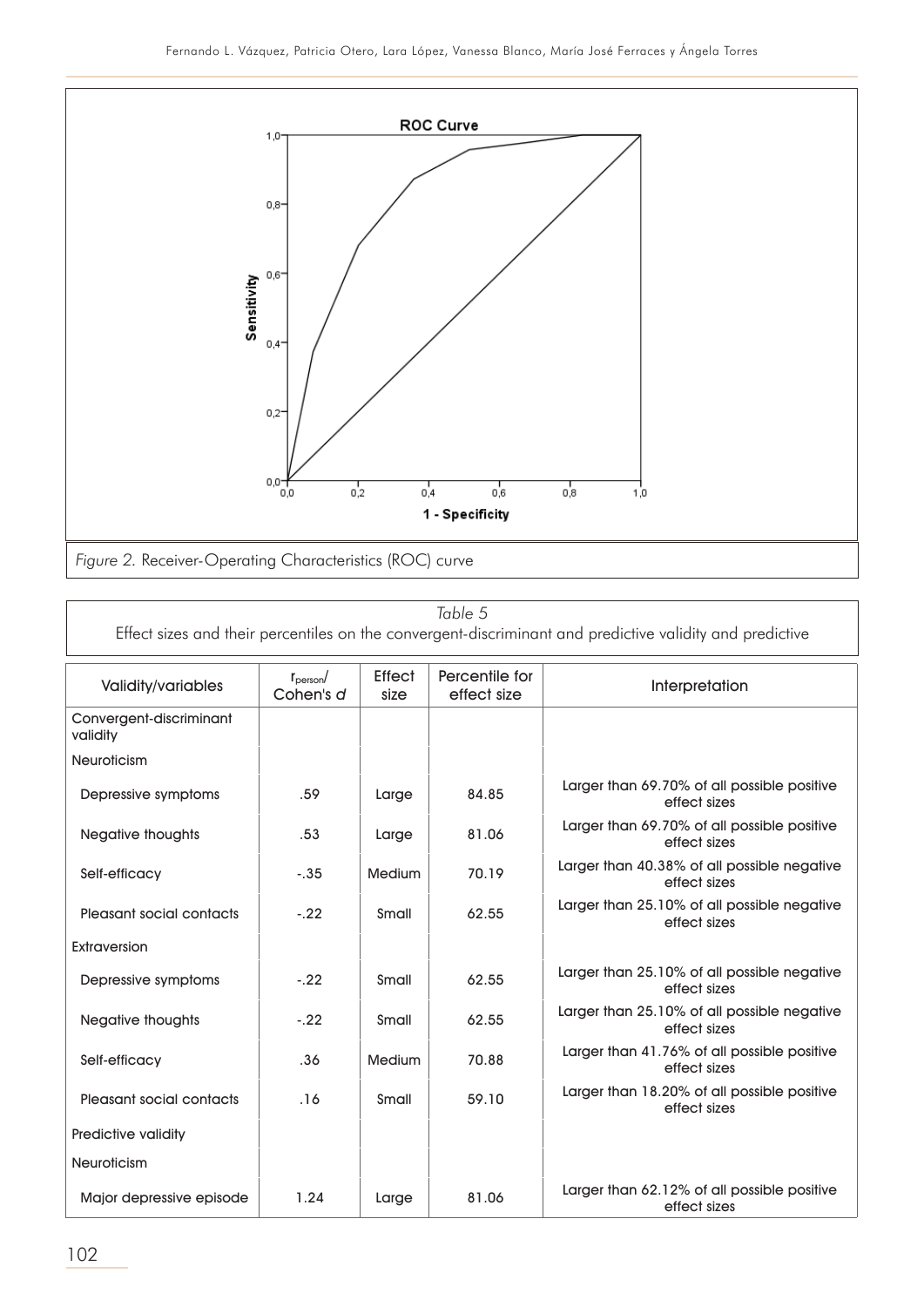| Table 6<br>Measures of the diagnostic predictive capacity for the EPQR-A cut-off points |             |             |                              |                              |  |  |  |
|-----------------------------------------------------------------------------------------|-------------|-------------|------------------------------|------------------------------|--|--|--|
| Cut-off                                                                                 | Sensibility | Specificity | Positive predictive<br>value | Negative predictive<br>value |  |  |  |
| 0                                                                                       | 1.000       | .165        | .184                         | 1.000                        |  |  |  |
|                                                                                         | .978        | .317        | .213                         | .987                         |  |  |  |
| $\overline{2}$                                                                          | .957        | .486        | .260                         | .984                         |  |  |  |
| 3                                                                                       | .872        | .643        | .315                         | .964                         |  |  |  |
| 4                                                                                       | .681        | .799        | .390                         | .930                         |  |  |  |
| 5                                                                                       | .372        | .928        | .493                         | .887                         |  |  |  |
| 6                                                                                       | ,000        | 1.000       | 1.000                        | .841                         |  |  |  |

#### **DISCUSSION**

The objective of this study was to analyze the psychometric properties of the Spanish version of the EPQR-A (Sandín, Valiente, Chorot, et al., 2002) in informal caregivers. As far as we know, this is the first study specifically aimed at examining it in this population. For three of the four EPQR-A subscales, we obtained mean scores (3.01 in Neuroticism, 3.65 in Extraversion and 1.26 in Psychoticism) similar to those reported in the original questionnaire (Francis et al., 1992) and in the Spanish version (Sandín, Valiente, Chorot, et al., 2002). However, in our sample, the mean score for Sincerity (1.28) was lower than in the other two studies. Regarding gender, we found that women scored significantly higher than men in Neuroticism with a moderate effect size, which is consistent with other studies (Francis, 1993; Forrest, Lewis, & Shevlin, 2000) and with Eysenck's (1967) theory on the biological basis of personality differences. It is also possible, that these differences are due to the differential socialization of the genders, in which women's education is more emotionally focused.

For internal consistency, we found acceptable alpha coefficients on Neuroticism and Extraversion ( $\alpha = .77$  and  $\alpha = .75$ , respectively), which is consistent to the original questionnaire ( $\alpha$  $=$  .70 -.77 and .74-.84) and the Spanish version  $(\alpha = .78$  and .74). In relation to Psychoticism, internal consistency was low ( $\alpha$  = .24), in line with the original and Spanish versions, although it was lower than either the original questionnaire  $(\alpha = .33 - .52)$  or the Spanish version  $(\alpha = .63)$ . Due to the nature of the scale, most individuals get extremely low scores on Psychoticism, which might have been accentuated in the sample of this study. Because the sample was composed of informal caregivers, the empathy-altruism hypothesis may apply. That is, people with higher levels of empathy (the opposite of psychoticism) are more willing to help a family member suffering a health chronic condition (Trujillo Perrin, Elnasseh, Pierce, & Mickens, 2016). Finally, internal consistency for Sincerity was  $\alpha = .47$ , slightly lower than in the original questionnaire  $(\alpha = .59 - .65)$  or the Spanish version  $(\alpha = .54)$ . A possible explanation is that in the present study motivation to seek social desirability was low, unlike other contexts (e.g., selection of staff).

The exploratory factor analysis showed the existence of four factors (*Neuroticism, Extraversion, Psychoticism* and *Sincerity*) that explained 38.1% of total variance. This factor structure is consistent with that found in the original questionnaire and in the Spanish version, and the contents of these factors are consistent with the theoretical model of personality proposed by Eysenck (1981). In our study, all EPQR-A items had high factor weights for the corresponding latent factors, except three items in Psychoticism and one in Sincerity that did not reach a satisfactory factor weight  $(> .3)$ ; this finding is consistent with the Spanish version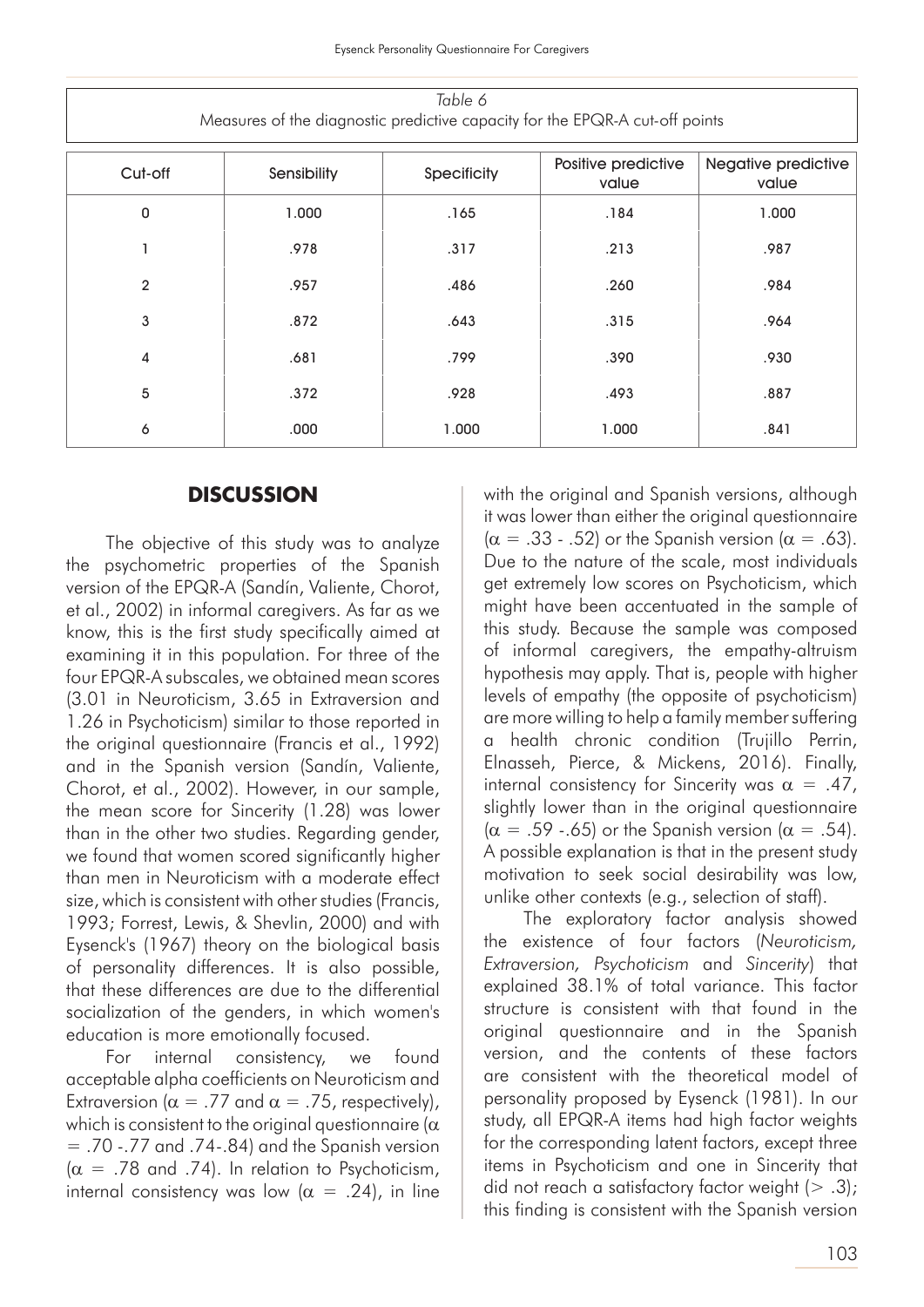of EPQR-A. The results of the confirmatory factor analysis showed acceptable, albeit moderate, model fit for the three-factor model (excluding Psychoticism). This structure is not consistent with some previous studies which have found evidence for the unidimensionality of the four EPQR-A subscales (Forrest et al., 2000, Lewis et al., 2002, Shevlin et al., 2002). However, it is consistent with previous findings on psychometric deficiencies of the Psychoticism scale (Block, 1977; Eysenck et al., 1985, Forrest et al., 2000) and low factor loadings for some items (Forrest et al., 2000; Lewis et al., 2002). In addition, there was a significant inverse correlation between Neuroticism and Extraversion. These results are partially consistent with the original (Shevlin et al., 2002) and French (Lewis et al., 2002) versions of the questionnaire. However, in those versions, they also found relations between Neuroticism and Sincerity and between Sincerity and Psychoticism (Lewis et al., 2002).

On the other hand, we found that caregivers with higher levels of neuroticism have less selfefficacy, fewer social contacts, more depressive symptoms, and more negative thoughts. Furthermore, caregivers with higher levels of extraversion had fewer depressive symptoms, fewer negative thoughts, greater self-efficacy, and more social contacts. These results indicate that the EPQR-A has adequate convergentdiscriminant validity. Similar results were found in the study by Sandín, Valiente, Olmedo et al. (2002) and are consistent with prior finding in the caregiver population using other personality scale (Melo et al., 2011).

Depressed caregivers had significantly higher scores for Neuroticism. Likewise, Neuroticism discriminated between depressed and non-depressed caregivers, adequately classifying 67.9% of cases. This indicates that this subscale also possesses adequate predictive validity and specificity for mood disorders. The cutoff point of 4 was adequate to discriminate between depressed and non-depressed caregivers when sensitivity and specificity were given equal importance.

These findings carry several implications for research and clinical practice. First, they provide information on the reliability and validity of EPQR-A in the caregiver population. In addition,

a three-factor version of the EPQR-A with a better fit to the data is proposed, which resolves the psychometric deficiciences of the Psychoticism scale. Furthermore, the cutoff that discriminates caregivers with high levels of neuroticism and discriminate between depressed and nondepressed subjects is very useful for the detection of at-risk caregivers in this high depression prevalence population (Torres et al., 2015). The well-known theoretical model on which EPQR-A is based and its brevity allow a reliable and rapid measure of this construct, adjusting to the limited time available in caregivers.

However, this study has some limitations. First, personality information was not obtained from all subjects assessed, which could introduce non-response biases. However, the scope of this limitation is minimal because of the low percentage of questionnaires eliminated (1.8%). Second, variable measurement was simultaneous, so the emotional state of the caregivers may have influenced their responses to EPQR-A. Nevertheless, the different temporal range of the measurement items for personality and symptomatology allows for control of this possible influence. Finally, we did not make repeated measurements to evaluate test-retest reliability.

#### • Conflict of interest

The authors declare no conflict of interest.

#### $\bullet$  Funding

This work was supported by the Ministry of Economy and Competitiveness of Spain [grant number 2012-PN162 (PSI2012- 37396)].

#### $\bullet$  Acknowledgments

The authors wish to thank the Ministry of Labor and Welfare (Xunta de Galicia) for their support.

## **REFERENCES**

- Baessler, J., & Schwarzer, R. (1996). Evaluation of self-efficacy: Spanish adaptation of the General Self-Efficacy Scale. *Ansiedad y Estrés, 2*, 1-8.
- Block, J. (1977). The Eysencks and psychoticism. *Journal of Abnormal Psychology, 86, 653-654*. doi:10.1037/0021-843X.86.6.653.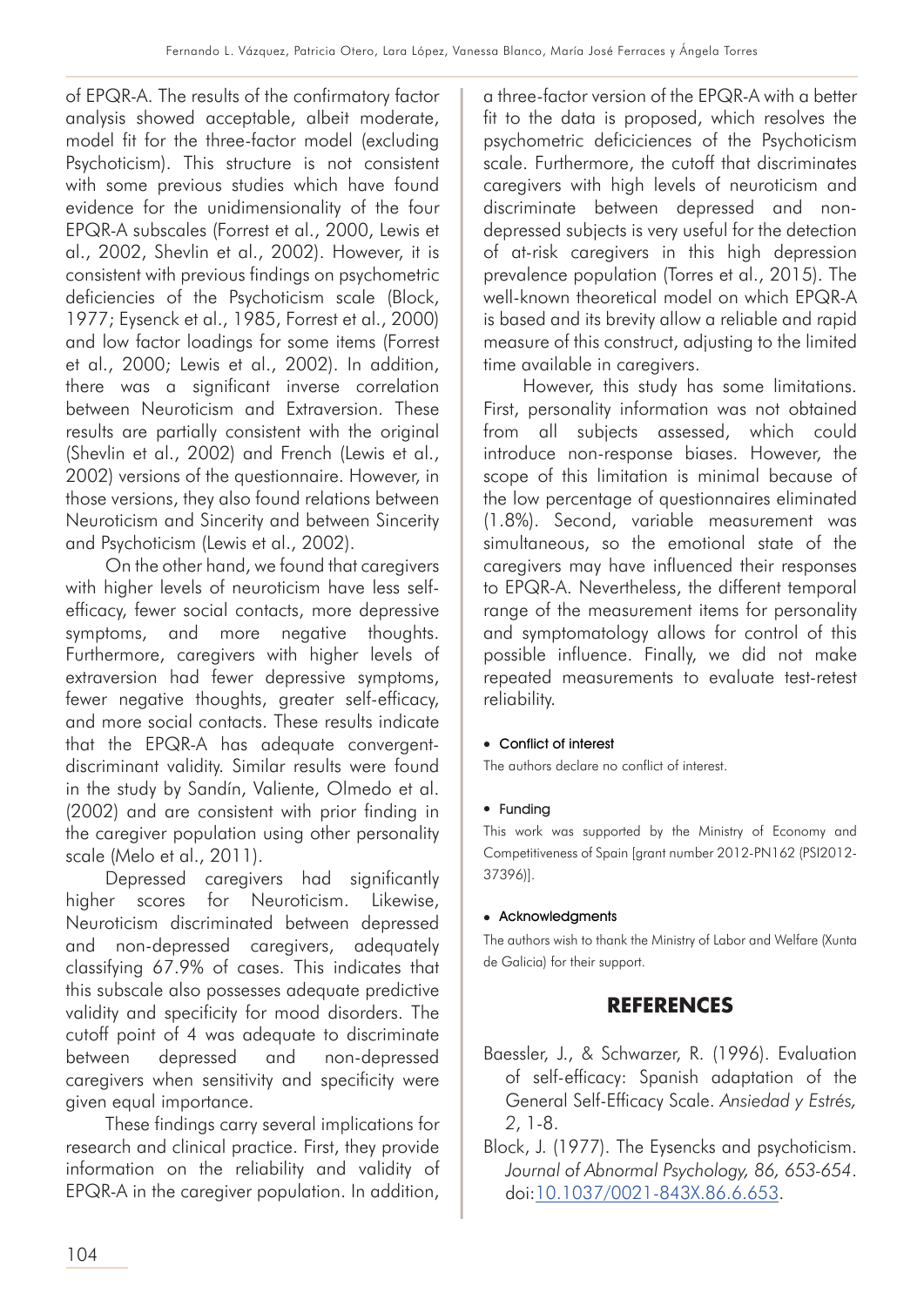- Bollen, K. A. (1989). *Structural Equations with Latent Variables*. New York: Wiley.
- Cattell, R. (1966). The Scree Test for the number of factors. *Multivariate Behavioral Research, 1,* 245-276. doi:10.1207/ s15327906mbr0102\_10.
- Cohen, J. (1988). *Statistical power analysis for the behavioural sciences* (2nd ed.). Hillsdale, New Jersey: Lawrence Erlbaum Associates.
- Cohen, J. (1992). A power primer. *Psychological Bulletin, 112*, 155-159. doi:10.1037/ 0033- 2909.112.1.155.
- Costa, P., & McCrae, R. (1992). *The NEO PI-R/ NEO-FFI Manual Supplement.* Odessa: Psychological Assessments Resources.
- Eysenck, H. J. (1967). *The biological basis of personality.* Springfield, IL: Charles C Thomas.
- Eysenck, H. J. (1970). *The structure of human personality* (3ª ed.). London: Methuen.
- Eysenck, H. J. (1981). *A model for personality.*  Berlín: Springer-Verlag.
- Eysenck, H. J., & Eysenck, S. B. G. (1975). *Manual of the Eysenck Personality Questionnaire.* London: Hodder & Stoughton.
- Eysenck, S. B. G., Eysenck, H. J., & Barrett, P. (1985). A revised version of the psychoticism scale. *Personality and Individual Differences, 6*, 21-29. doi:10.1016/0191-8869(85)90026- 1.
- First, M. B., Williams, J. B. W., Karg, R. S., & Spitzer, R. L. (2015). *Structured Clinical Interview for DSM-5 Disorders, Clinician Version (SCID-5-CV).* Arlington, VA: American Psychiatric Association.
- Forrest, S., Lewis, C. A., & Shevlin, M. (2000). Examining the factor structure and differential functioning of the Eysenck Personality Questionnaire Revised-Abbreviated. *Personality and Individual Differences, 29,* 579-588. doi:10.1016/S0191- 8869(99)00220-2.
- Francis, L. J. (1993). The dual nature of the Eysenckian neuroticism scales: A question of sex differences? *Personality and Individual Differences, 15,* 43-59. doi:10.1016/0191- 8869(93)90040-A.
- Francis, L. J., Brown, L. B., & Philipchalk, R. (1992). The development of an abbreviated form of

the Revised Eysenck Personality Questionnaire (EPQR-A): Its use among students in England, Canada, the U.S.A. and Australia. *Personality and Individual Differences, 13,* 443-449. doi:10.1016/0191-8869(92)90073-X.

- Gorsuch, R. (1983). *Factor analysis*. Hillsdale, NJ: Erlbaum.
- Hollon, S. D., & Kendall, P. C. (1980). Cognitive self-statements in depression: Development of an Automatic Thoughts Questionnaire. *Cognitive Therapy and Research, 4*, 383-395. doi:10.1007/BF01178214.
- Katz, Y. J., & Francis, L. J. (2000). Hebrew Revised Eysenck Personality Questionnaire: Short Form (EPQR-S) and Abbreviated Form (EPQR-A). *Social Behavior and Personality, 28,* 555-560. doi:10.2224/sbp.2000.28.6.555.
- Lewis, C. A., Francis, L. J., Shevlin, N., & Forrest, S. (2002). Confirmatory factor analysis of the French translation of the Abbreviated form of the Revised Eysenck Personality Questionnaire (EPQR-A). *European Journal of Psychological Assessment, 18,* 179-185. doi:10.1027//1015- 5759.18.2.179.
- Melo, G., Maroco, J., & de Mendoça, A. (2011). Influence of personality on caregiver´s burden, depression and distress related to the BPSD. *International Journal of Geriatric Psychiatry, 26*, 1275-1282. doi:10.1002/gps.2677.
- Otero, P., Smit, F., Cuijpers, P., Torres, A., Blanco, V., & Vázquez, F. L. (2015). Long-term efficacy of indicated prevention of depression in nonprofessional caregivers: Randomized controlled trial. *Psychological Medicine, 45,* 1401-1412. doi:10.1017/S0033291714002505.
- Otero, P., Vázquez, F. L., Blanco, V., & Torres, A. (2017). Propiedades psicométricas del Cuestionario de Pensamientos Automáticos (ATQ) en la población de cuidadores familiares [Psychometric properties of the Automatic Thoughts Questionnaire (ATQ) in the family caregiver population]. *Psicología Conductual – Behavioral Psychology, 25,* 387-403.
- Pinquart, M., & Sörensen, S. (2003). Differences between caregivers and noncaregivers in psychological health and physical health: A meta-analysis. *Psychology and Aging, 18*, 250- 267. doi:10.1037/0882-7974.18.2.250.